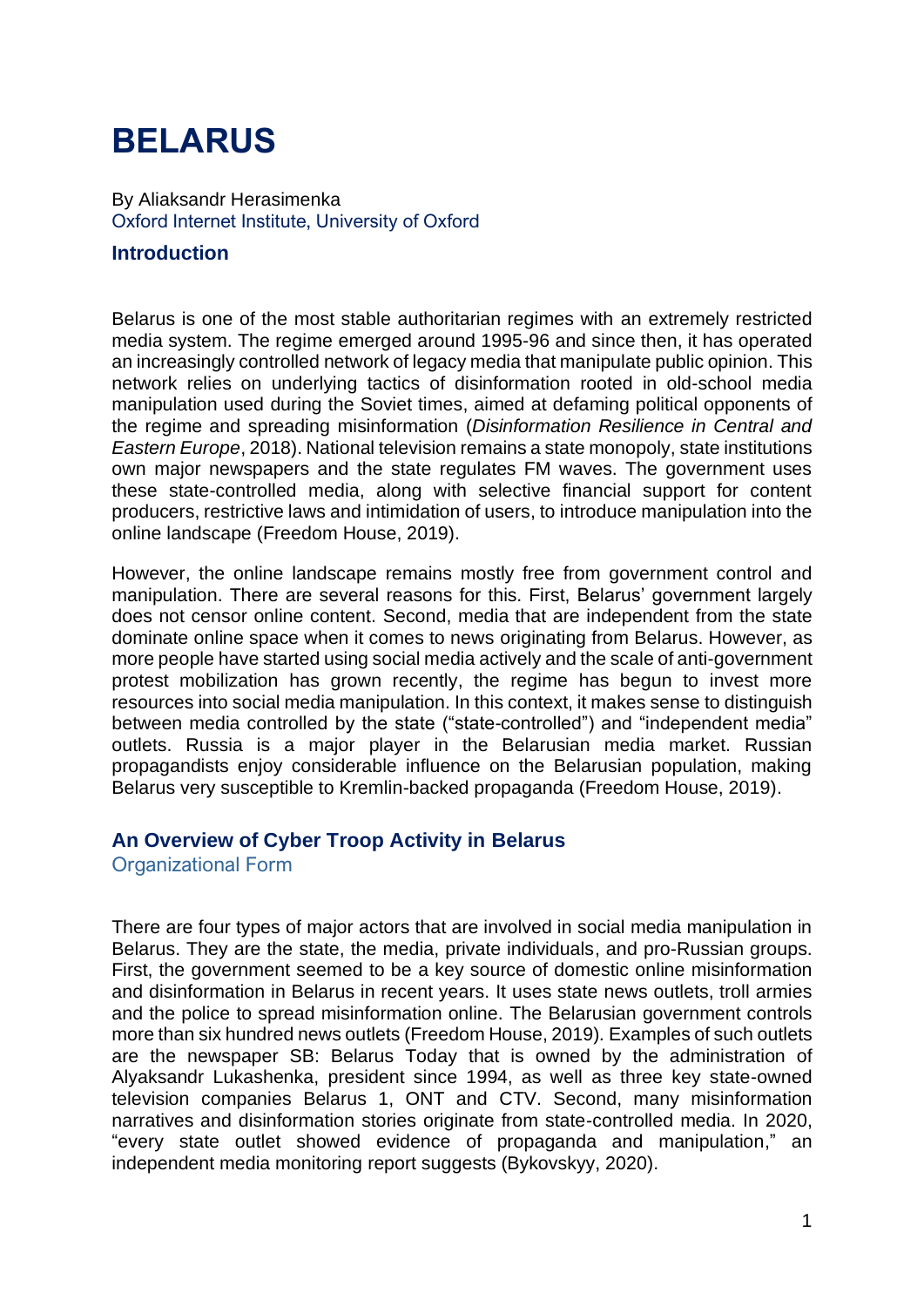Third, several troll groups that are linked to the state operate in Belarus. The media link a key troll farm to a pro-state youth union known as the Belarusian Republican Youth Union (BRSM). The farm was set up by the union in 2011 following a series of Arab Spring-inspired protests. The union created it to oppose "dirt and lies" on social media (Herasimenka, 2013). The idea and aims are reminiscent of the 50-cent Army of human propagandists set up by the Chinese government. Within a year of the BRSM announcement, job adverts appeared that promised \$10 per text that should be shared on "pro-opposition forums" (Viasna Human Rights Center, 2012). The aim of the job was to show "support for the ruling regime." Later the same year, an opposition candidate who ran in the 2012 parliamentary election faced a trolling campaign aimed at discrediting his candidacy on social media (Human Rights Defenders for Free Elections, 2012). By 2013, the BRSM created at least 430 pages and groups on VK, the most popular social media platform in Belarus that time. These groups and pages had an audience of at least 105,882 users (Herasimenka, 2013). In 2015 independent media confirmed the existence of the BRSM troll army based on evidence of coordinated activities (NN.by, 2015).

Fourth, members of the police force use fake accounts to harass activists and discredit them. One of the first uses of fake accounts to defame political opponents and trick journalists was reported back in 2012 (Human Rights Defenders for Free Elections, 2012). Since 2017, the police have been engaging in misinformation activity to target most radical political activists such as anarchist organizations. Specifically, anarchist activists accused the police forces of polluting social media platforms with fake accounts to monitor their activities and, in some cases, to harass them. Anarchist groups reported at least fifty-four accounts and pages on Facebook, Telegram and VK that were used for this purpose (*The Republican List of Rubbish Materials*, 2020). Some of these accounts published pictures and other private information obtained by the police during raids that targeted anarchists and other radical activists. This strategy targeted high-profile activists within the community and spread disinformation about them (Viasna Human Rights Center, 2019).

There are also signs of non-political misinformation that circulates in Belarus. For instance, during the COVID-19 pandemic, 171 social media accounts that originated in Belarus shared at least 229 posts that contained misinformation about the influence of 5G technology on the spread of the virus (Baltic Internet Policy Initiative, 2020). Most of this information originated on the Russia-owned social media platform VK.

| <b>Initial</b><br>Report | Government<br>Agencies | State-<br>controlled<br>media                        | <b>Politicians</b><br>& Parties | Privat<br>e.<br>Contr<br>actors | <b>Civil Society</b><br>Organizations | Citizens &<br><b>Influencers</b> |
|--------------------------|------------------------|------------------------------------------------------|---------------------------------|---------------------------------|---------------------------------------|----------------------------------|
| 2011                     | The police             | Belarus 1,<br>ONT, CTV,<br>NTV-Belarus,<br><b>SB</b> |                                 |                                 | Troll farms:<br>the BSRM              | Evidence<br>Found                |

#### **Table 1: Organizational Form and Prevalence of Social Media Manipulation in Belarus**

**Source:** Authors' evaluations based on data collected.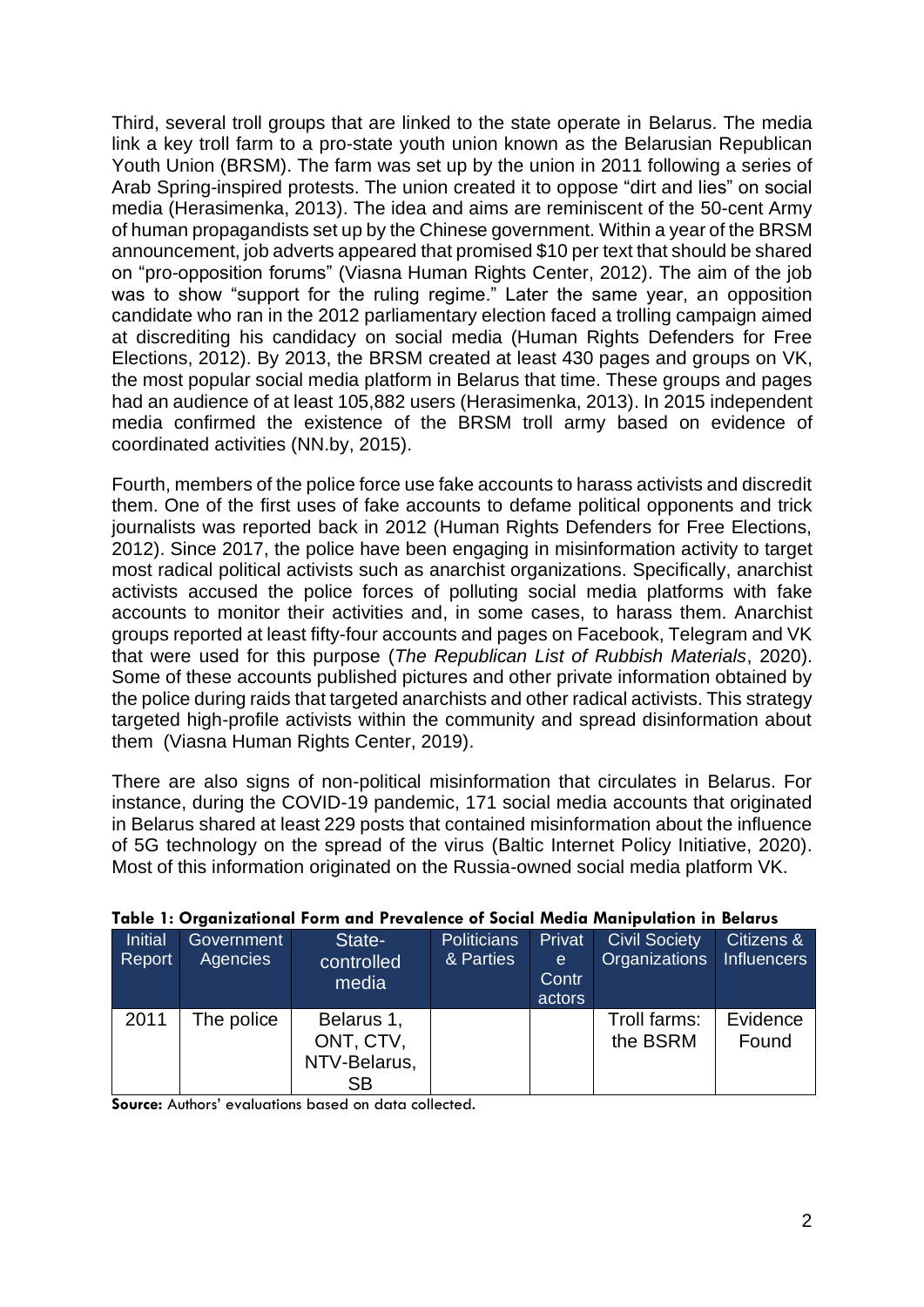# Strategies, Tools, and Techniques

The prime sources of manipulative content on social media in Belarus are humanoperated accounts. They cover social media platforms, websites, and messaging apps. There is little evidence of automated online programs in use.

Social media disinformation in Belarus often originates from the accounts of statecontrolled outlets and groups. State-controlled media harass political opposition and minority voices and deceive the public into believing this disinformation. Up to 77.27% of news content broadcasted by three leading state-controlled television channels— Belarus 1, ONT, CTV—in November 2019 contained signs of propaganda and manipulation (Media IQ, 2020). This content mostly covered domestic politics such as the parliamentary election. These state-controlled outlets also try to present Belarus as the only stable country in the region, while framing its political system as the only credible one. Common narratives that mention foreign countries include presenting the EU institutions as "weak" and promising an imminent collapse of the West (Chulitskaya, 2019). Many of those narratives align with storylines propagated by local junk news outlets that are linked to Russia, such as vitbich.org and mogilew.by (Chulitskaya, 2019).

Trolling tactics rely on human users who spread pro-government information in the comment sections of leading independent media. Over the past decade, trolls praising the regime and denouncing the opposition have increased their operation significantly (Freedom House, 2019). Their purpose is to mobilize public opinion and to criticize any type of regime opponents. Several popular independent outlets claim that they have become victims of troll farms. According to the editors of leading news outlets that include Nasha Niva and Tut.by, these farms target comment sections on their websites to attack pro-democracy activists and regime opponents and to promote progovernment narratives (NN.by, 2015, 2020). There are also some signs of troll farms operating on social media platforms. However, it does not appear that they function as the major source of misinformation on social media. The platforms most impacted by disinformation are Facebook, OK, Telegram, VK and YouTube.

| <b>Account Types</b> | <b>Messaging and Valence</b>                                                                                                                                              | <b>Content and</b><br>Communication<br><b>Strategies</b>                                                       | <b>Platforms</b>                                     |
|----------------------|---------------------------------------------------------------------------------------------------------------------------------------------------------------------------|----------------------------------------------------------------------------------------------------------------|------------------------------------------------------|
| Human                | Pro-government<br>messages, messages<br>attacking foreign states,<br>attacks on the opposition,<br>the government,<br>polarization strategies,<br>trolling and harassment | Telegram channels, fake<br>VK and Facebook<br>accounts, YouTube<br>channels, memes,<br>misinformation websites | Telegram,<br>YouTube,<br>VK.<br>Facebook,<br>Twitter |

## **Table 2: Observed Strategies, Tools and Techniques of Social Media Manipulation in Belarus**

**Source:** Authors' evaluations based on data collected.

Organizational Capacity and Resources

The propaganda efforts appear to be both centrally coordinated and decentralized. Central coordination takes place through the government structures such as the office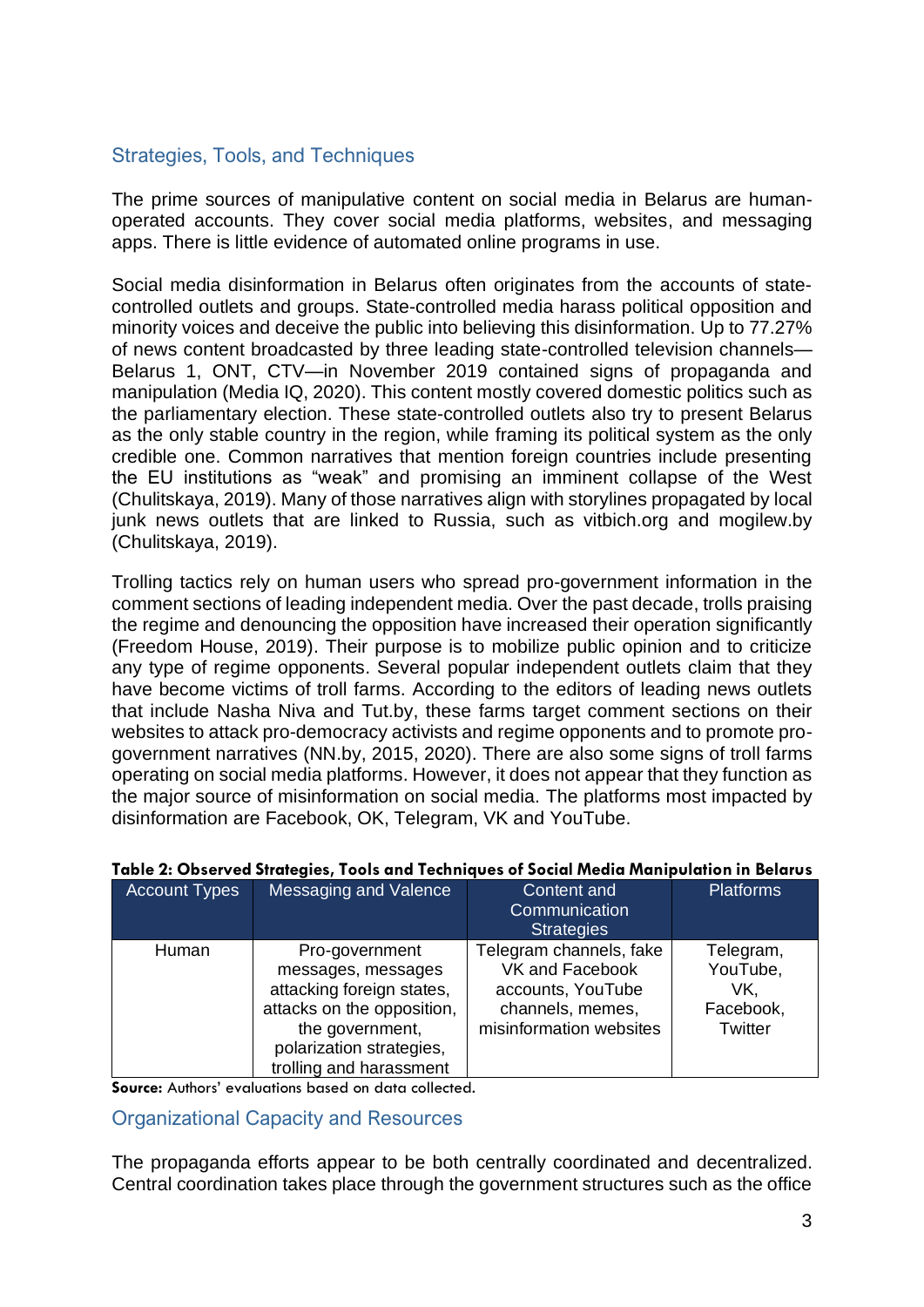of the president, who controls all key figures in the police and state media. Certain groups of trolls operate in a more decentralized manner. However, their origins and affiliations are uncertain. There is scarce information available about the resource spent to support manipulation efforts. State-controlled media outlets are present in all regions of Belarus and require significant resources. As all of them share manipulative political content, we may safely assume that a portion of their 2020 state budget funding of \$73 million (an increase compared to 2019) will be directed at propaganda (Law of the Republic of Belarus 'On republican budget for 2020', 2019).

| <b>Team Size</b> | <b>Resources Spent</b><br>(USD)                                           | <b>Activity Levels</b>                                                                                    | Coordination            | Capacity<br>Measure                                                           |
|------------------|---------------------------------------------------------------------------|-----------------------------------------------------------------------------------------------------------|-------------------------|-------------------------------------------------------------------------------|
| >100             | 73 million to be<br>spent to support<br>state-controlled<br>media in 2020 | State backed<br>media, troll groups<br>and Russian-<br>backed channels<br>operate on a<br>constant basis. | Somewhat<br>centralized | <b>Belarus</b><br>troops:<br>Low.<br>Russian<br>troops in<br>Belarus:<br>high |

#### **Table 3: Cyber Troop Capacity in Belarus**

**Source:** Authors' evaluations based on data collected.

A key foreign player in the Belarusian disinformation market is Russia. Belarus might be one of the most vulnerable countries to the influence of the Russian state propaganda. More than 40% of the population considered the Russian state-controlled television channels their main sources of information (Laputska & Papko, 2017). Twothirds of all the content that is being broadcasted in Belarus originates from Russia (Laputska & Papko, 2017). Chulitskaya (2020) identified 64 actors—mostly junk news websites—that disseminated pro-Russian narratives online. These actors operated 149 social media groups, pages, profiles, and websites. A Warsaw-Based research center EAST identified at least 40 news outlets that are based in Belarus and focus on local agenda but are openly or covertly supported by Russia. Outlets such as vitbich.org, sozh.info and grodnodaily.net have a probable link to Russia through its embassy and other connections (Yeliseyeu, 2019). Sputnik Belarus, a branch of a vast news network Sputnik that is controlled by the Russian government, is one of the most visited online news sources that focus on Belarus (Yeliseyeu, 2020). The key narrative that Sputnik Belarus broadcasted in 2019 included "Belarusians as part of the Russian nation," "the west aggressiveness towards Belarus" and "neighbouring countries that joined the EU are degrading" (Yeliseyeu, 2020). The Russian news aggregators Yandex and Mail.ru also play a significant agenda-setting role for more than 30% of Belarusian internet users (SimilarWeb Website Ranking, 2020). However, the level of activity of Russian disinformation in Belarus is cyclical and depends on the relationship between Moscow and Minsk. Over recent years, Russian propaganda expanded significantly during periods of political discord between the two governments. During these periods, Russian-controlled websites and Telegram accounts carried out vitriolic campaigns against both state and non-state actors in Belarus (Freedom House, 2019).

Following the post-election protests in August 2020, the Belarus government invited a team of technicians, journalists and leaders from RT, a Russian television channel that was frequently found to spread misinformation, to substitute for local state television workers who resigned in protest (Cornaz, 2020).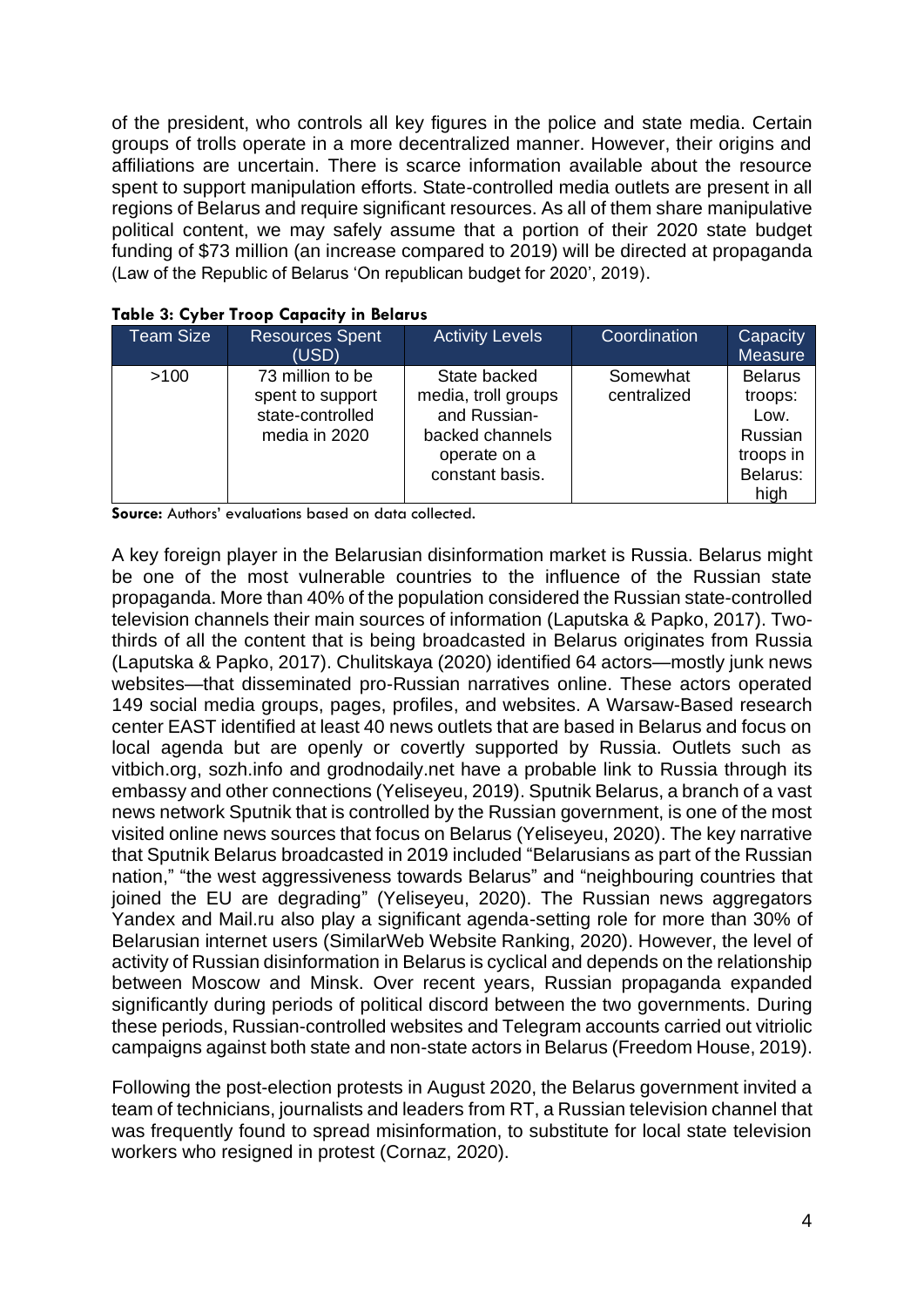## Response

To respond to the growing amount of disinformation online, non-state actors have attempted to build fact-checking infrastructure, increase the reach of verified information and debunk junk news. Government actors are mostly concerned with information that originates in Russia. Recently, the Belarusian state has been increasingly conscious of the threat posed by information interference from Russia in domestic political debates. A crucial mechanism used by the Belarusian government to respond to this foreign state-backed misinformation is its own media network. The narrative of Russian state attempts to influence the situation in Belarus is dominant in Belarusian state media (Bykovskyy, 2020). To this end, the government has adopted a new Information Security Concept in March 2019 that is based around the goals of "information sovereignty." The Concept prioritizes state control of the information space. The most recent Freedom House (2019) report suggests that "the concept likely entails a greater response to Russia's increasingly aggressive disinformation and propaganda targeting the Lukashenka administration". As one expert put it, the concept "is aimed at ensuring the information security of the authorities" not the people" (Belarus Security Blog, 2019).

## **References**

- Baltic Internet Policy Initiative. (2020, June 23). Distribution of fake information about the link between COVID-19 and 5G in Belarus, May-June 2020 [Rasprostraneniye feykovoy informatsii pro svyaz' COVID-19 i 5G v Belarusi, may-iyun' 2020]. *Information Policy*. http://www.infopolicy.biz/?p=13919
- Belarus Security Blog. (2019, April 4). The information security concept of Belarus. *Belarus Security Blog*. https://bsblog.info/the-information-security-concept-ofbelarus/
- Bykovskyy, P. (2020). *Russian media increased the number of articles about Belarus by a third in May. Report on pro-Kremlin narratives in Belarusian media [Rossiyskiye SMI na tret' uvelichili kolichestvo materialov o Belarusi v maye. Otchot o prokremlevskikh narrativakh v belarusskikh media]* (The Media IQ monitoring). Media IQ. https://mediaiq.by/article/rossiyskie-smi-udvoilikolichestvo-materialov-o-belarusi-v-mae-otchet-o-prokremlevskih

Chulitskaya, T. (2019). *Malign narratives, explanatory articles and examples*.

Chulitskaya, T. (2020). *Stage IV. Dataset of Pro-Russian sources*.

- Cornaz, I. (2020, September 3). *Combat entre information et propagande en Biélorussie* [InfoSport]. Rts.Ch. https://www.rts.ch/info/monde/11576351-combatentre-information-et-propagande-en-bielorussie.html
- Damarad, V., & Yeliseyeu, A. (Eds.). (2018). *Disinformation Resilience in Central and Eastern Europe*. http://prismua.org/en/dri-cee/
- Freedom House. (2019). *Freedom on the Net 2019: Belarus*. Freedom House. https://freedomhouse.org/country/belarus/freedom-net/2019
- Herasimenka, A. (2013, 00, 29.01). *In VK, BRSM multiplies. Protest groups are frozen [U vkontakte pamnažajecca BRSM, pratestnyja supolki zamierli]*. Generation.bY. http://generation.by/news5903.html
- Human Rights Defenders for Free Elections. (2012, August 6). *Black PR used against BPF candidate in Pinsk*. Spring96.Org. http://spring96.org/en/news/55437